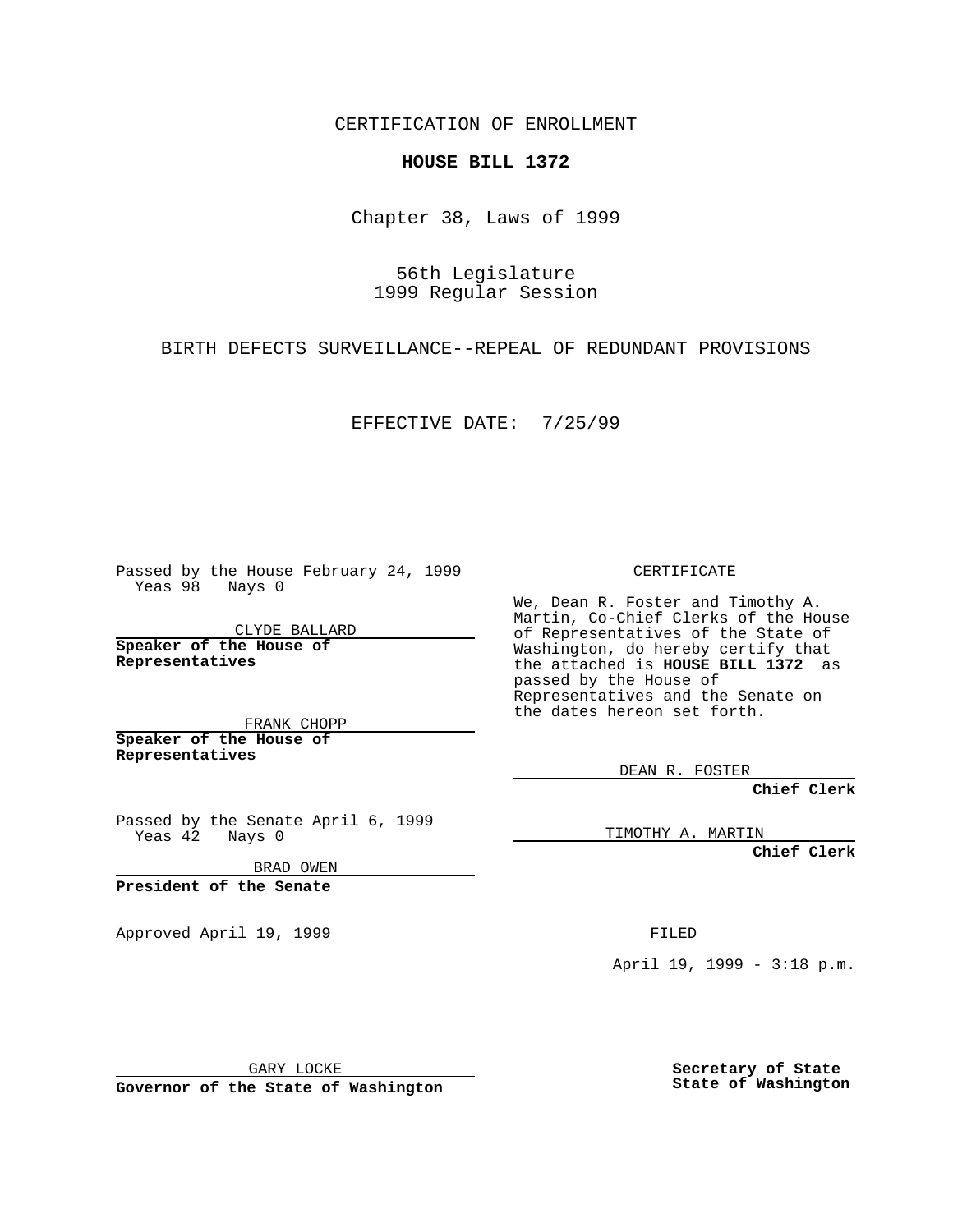## **HOUSE BILL 1372** \_\_\_\_\_\_\_\_\_\_\_\_\_\_\_\_\_\_\_\_\_\_\_\_\_\_\_\_\_\_\_\_\_\_\_\_\_\_\_\_\_\_\_\_\_\_\_

\_\_\_\_\_\_\_\_\_\_\_\_\_\_\_\_\_\_\_\_\_\_\_\_\_\_\_\_\_\_\_\_\_\_\_\_\_\_\_\_\_\_\_\_\_\_\_

Passed Legislature - 1999 Regular Session

## **State of Washington 56th Legislature 1999 Regular Session**

**By** Representatives Schual-Berke, Esser, Boldt and Keiser; by request of Department of Health

Read first time 01/22/1999. Referred to Committee on Health Care.

 AN ACT Relating to birth defects surveillance; creating a new section; and repealing RCW 70.58.300, 70.58.310, 70.58.320, 70.58.322, 70.58.324, 70.58.330, 70.58.332, 70.58.334, 70.58.338, 70.58.340, and 70.58.350.

BE IT ENACTED BY THE LEGISLATURE OF THE STATE OF WASHINGTON:

 NEW SECTION. **Sec. 1.** Existing statutes related to the birth defects surveillance are redundant to other reportable conditions rules. Repeal of these sections will allow for consolidation of birth defects surveillance with other notifiable conditions. This is expected to improve the quality and efficiency of reporting for practitioners as well as health systems.

 NEW SECTION. **Sec. 2.** The following acts or parts of acts are each repealed: (1) RCW 70.58.300 and 1959 c 177 s 1; (2) RCW 70.58.310 and 1991 c 3 s 344, 1979 c 141 s 110, & 1959 c 177 s 2; (3) RCW 70.58.320 and 1991 c 3 s 345, 1984 c 156 s 1, 1979 c 141 s 111, & 1959 c 177 s 3;